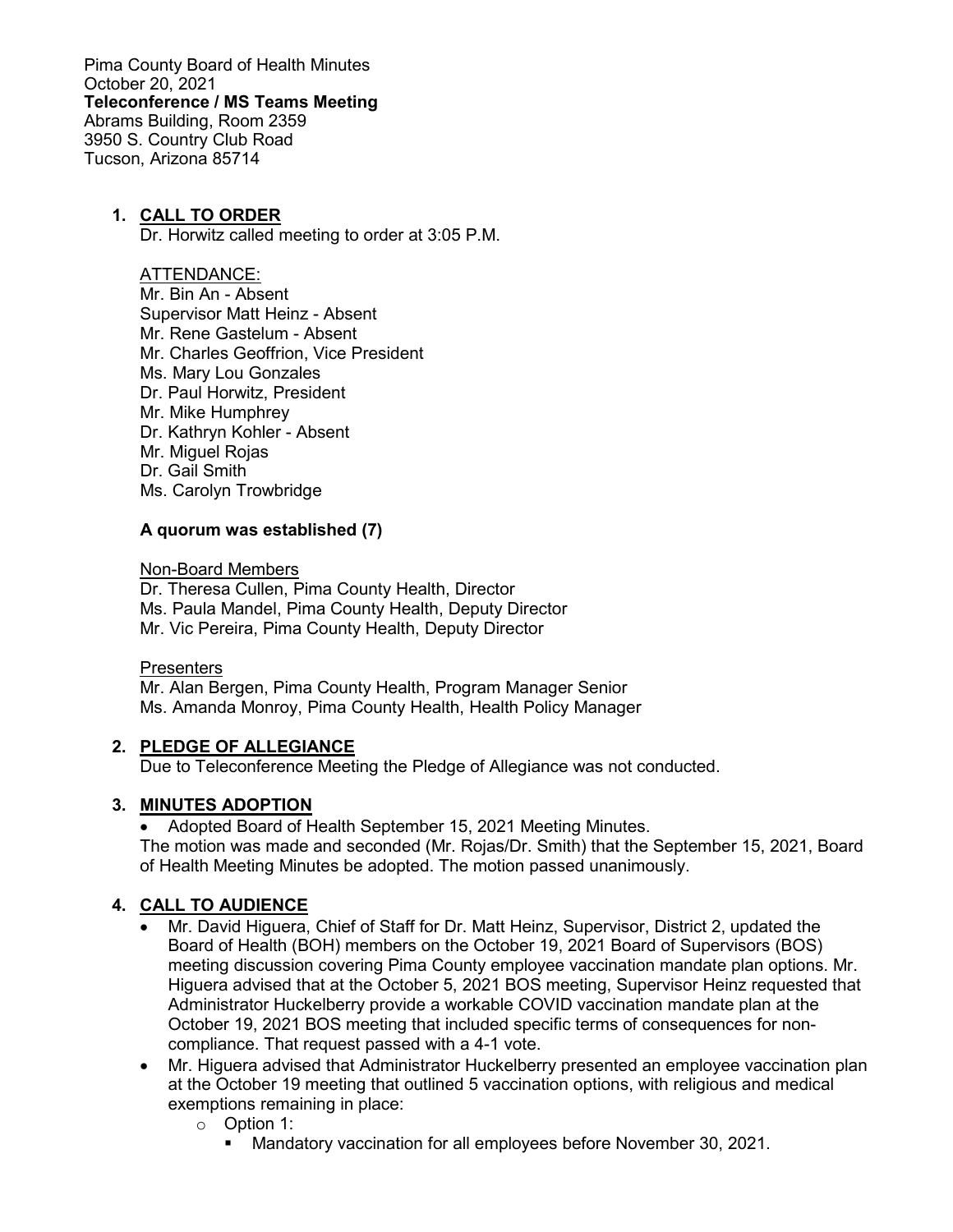Pima County Board of Health Minutes October 20, 2021 Page **2** of **8**

> For those not vaccinated, employee will receive disciplinary action up to and including termination of employment.

## o Option 2:

- Mandatory vaccination for only employees who work with vulnerable populations.<br>Employee must be fully vaccinated by January 1, 2022.
- Employee must be fully vaccinated by January 1, 2022.
- For those not vaccinated, employee will receive disciplinary action up to and including termination of employment.
- o Option 3:
	- Incentive \$300.00 one-time payment plus 3 days Annual Leave.
	- Disincentive \$45.51 per pay period medical insurance premium.
	- Must be vaccinated for promotion or transfer/change in position at a higher rate of pay.
	- All new hires must be vaccinated.
- $\circ$  Option 4:<br>All of 0
	- All of Option 3.
	- Outside employment and off-duty employment disallowed for unvaccinated employees.
- $\circ$  Option 5:<br>All of
	- All of Option 3 and 4.
	- Pay increases and pay adjustments deferred for unvaccinated employees.
- The BOS recommended adoption of Option 2, along with Option 5, at the meeting.
- Mr. Higuera explained that the Option 3had previously been adopted by the BOS, with the employee vaccination incentives plan put into effect at the August 16, 2021 meeting and the disincentives plan being adopted at the September 7, 2021 meeting.
- Mr. Higuera noted that he believes that vaccination mandates for employees working with vulnerable populations as a term of employment represents forward progress, and that the term "vulnerable populations" is currently being defined. He mentioned that Supervisor Grijalva raised the point about how anyone would be able to determine who in the community is considered vulnerable, and wouldn't that encompass all County employees in one way or another. Mr. Higuera said that Administrator Huckelberry is going to issue a memo within the week noting exactly which job classifications the Option 2 mandate will apply to, and the rationale for that; classifications may include everyone who works in corrections, as well as those working with the elderly and children.
- Mr. Higuera noted that if other organizations are an indicator, those employees holding out will be inclined to be vaccinated if their job is on the line. He noted that if this means 99% of those holdouts get vaccinated and Pima County does not need to lay off 10% of the workforce, this can be considered forward progress.
- Mr. Higuera noted that the vote regarding a straight vaccination mandate for Pima County employees was a political issue because it did not have 3 votes to pass, and reminded the board members that the BOS can always take up this discussion again and enact further guidelines, mandates, regulations, restrictions, etc. He also mentioned that this is a great opportunity for members of the public to continue to talk to the BOS about this issue.
- Dr. Horwitz stated that he believes this matter is a health issue, not a political issue. He noted that he expects all the BOH members to read the BOS meeting minutes then reach out their Supervisor to learn all they can about this issue, and he intends to put this discussion back on the agenda so that the BOH can take a stance on the matter.

## **5. DIRECTOR'S UPDATE**

- Dr. Cullen provided the Pima County COVID-19 update:
	- o Pima County continues to have high transmission.
	- $\circ$  Arizona has fully vaccinated 69% of the eligible population; in Pima County, 59% are fully vaccinated.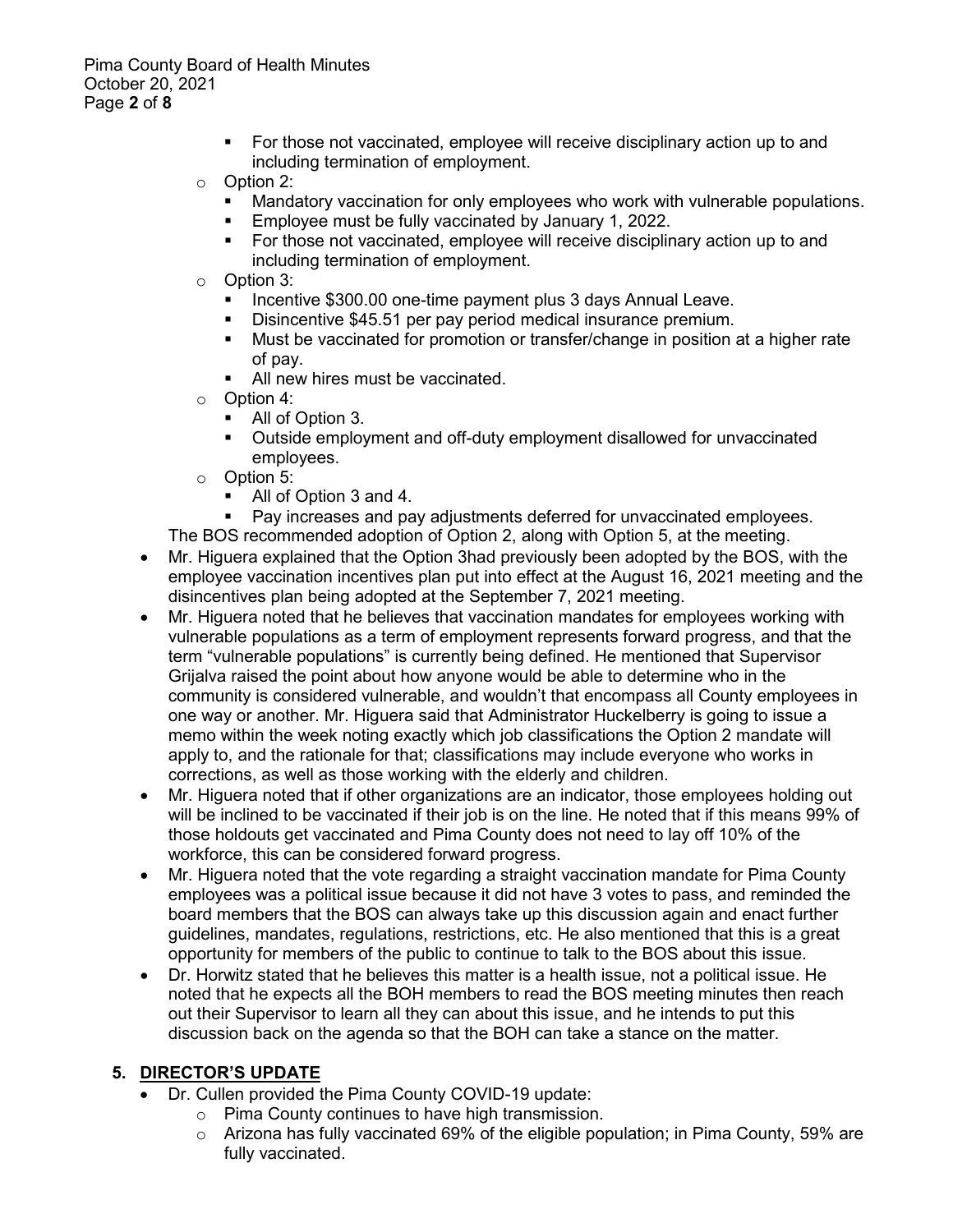Pima County Board of Health Minutes October 20, 2021 Page **3** of **8**

- $\circ$  1.3 million+ vaccines have been administered.
- o The Epi curve data shows that number of COVID-19 cases is not going down, and seeing no indication that cases will drop.
- Dr. Cullen provided an update on COVID-19 vaccinations:
	- o Vaccine uptake by census tract shows that multiple census tracts are at 100%, and very few census tracts are less than 40% due to focused vaccination efforts in those areas.
	- $\circ$  COVID-19 booster shots of Pfizer-BioNTech are being administered currently, as well as 3rd doses of all three vaccinations for individuals that meet the immunocompromised definition. FDA and CDC approval is pending very soon for the Moderna and Johnson&Johnson (J&J) booster vaccines. Mix and match approval for booster shots is also pending, as well as the J&J vaccination for ages 18 and over. Most pharmacies and clinics are already providing Pfizer boosters and 3rd doses, and Pima County Health Department (PCHD) is providing all three vaccinations at the Abrams building, our clinic locations and mobile sites.
	- $\circ$  Vaccinations for children ages 5-11 will probably be approved very soon. PCHD was asked by the State to put in a request for an initial amount of dosing for the pediatric population, and is in the process of doing that now. Unsure of the logistics of administering the vaccination to this age group, but the hope is that the vast majority of pediatric shots will be given by pediatricians because children will do better if they go somewhere they are comfortable with.
	- $\circ$  The Abrams building will continue to be a large vaccination site, as will the PCHD clinics, for initial doses, 3rd doses, booster shots and children ages 5-11. If additional vaccination capacity is needed there is a plan in place to do that.
- Dr. Cullen provided an update on COVID-19 testing:
	- $\circ$  PCHD is providing antigen testing through Paradigm labs at various sites in the Tucson area.
	- $\circ$  PCHD no longer provides PCR testing at our sites due to the high cost of the test; over \$50 million has been spent, primarily federal dollars, not County revenue.
	- $\circ$  Pima County partners with two locations to offer PCR testing: Tucson International Airport offers a nasal swab test, and ASU does a saliva test at the Ellie Towne Center; both locations are funded by the State and are free to the public.
	- $\circ$  PCR tests can also be obtained through a referral from a primary care physician's office, or by going to CVS or Walgreens pharmacy or other partners.
	- $\circ$  There is a limit placed on PCR testing by insurance providers, and may require a doctor's referral. Dr. Cullen believes that insurance will cover a PCR tests if a person is symptomatic, but will not cover repeat testing.
	- o Home testing is also available. If an individual is tested at a Paradigm site that PCHD pays for, and the test result is negative but the individual feels sick or thinks they may have COVID, a free home test can be provided for the individual to retake the test.
	- $\circ$  PCHD encourages everyone to follow the established guidelines for testing, and does not allow repeat testing at the sites we fund less 14 days apart. If you are a positive COVID case, you do not need another test. If you are a contact, you should test on day 5 to 7 after contact.
- Dr. Cullen discussed the Pima County Pandemic Response:
	- $\circ$  An after-action evaluation for the vaccination roll-out will be updated tomorrow, and she will make sure that gets shared with the board members.
	- o Lessons learned:<br>■ Need better d
		- Need better data.<br>■ The impact on pul
		- The impact on public health departments, specifically employee wellness and support, and the response to it.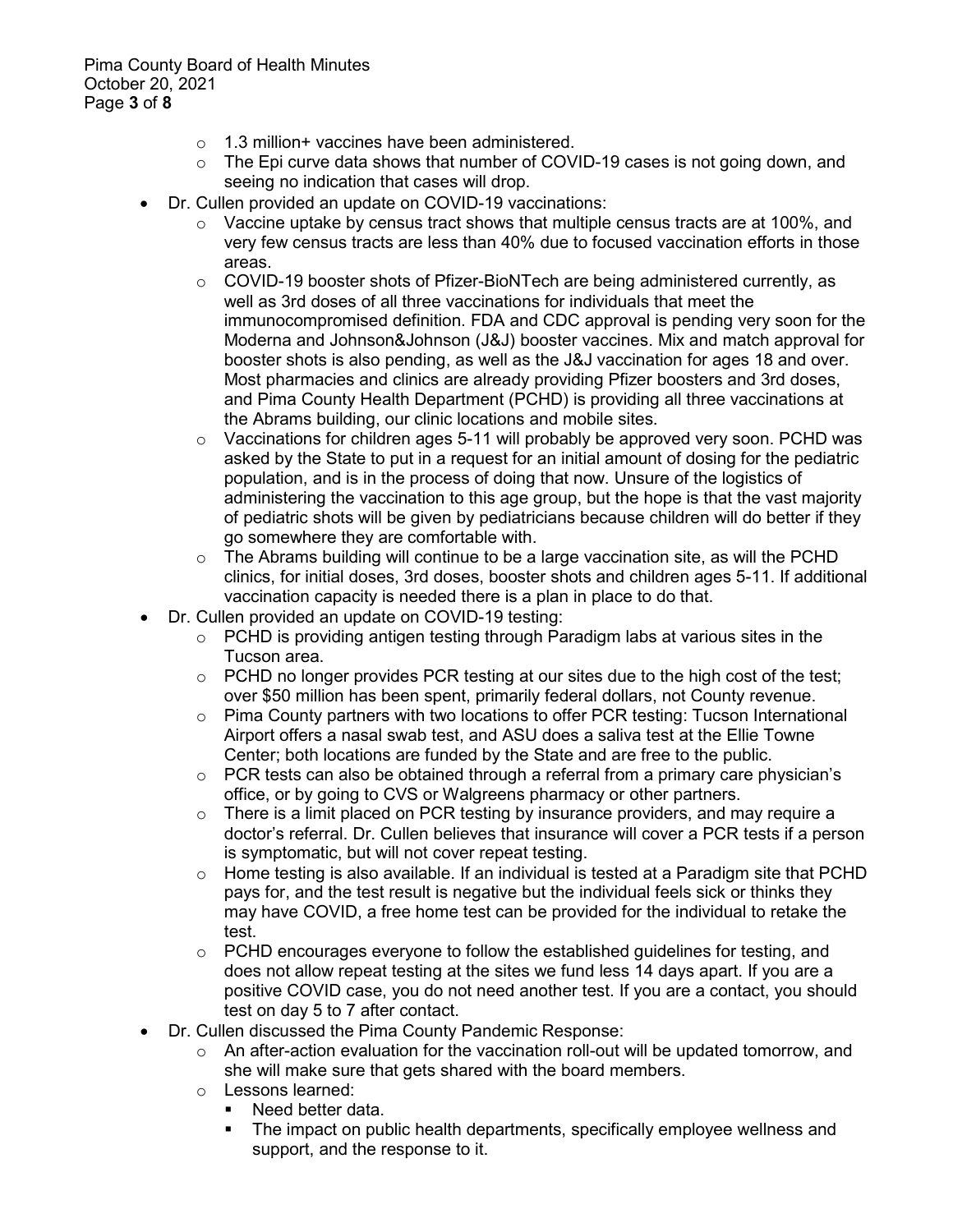- Local public health authority is under threat. The Health Department lost some traditional local heath authority because of decisions that were made by the State.
- **Partnerships remain really important.**
- $\circ$  The essentials of recovery and resilience are to acknowledge community and individual grief and loss; maintaining community partnerships; using innovative models; centering on health equity; clear communication and transparency; and honoring cultural traditions.
- Dr. Cullen spoke about the increased surge of West Nile Virus almost everywhere in the County due to the water flow from monsoons in the City. PCHD traps and tests for West Nile, but have not yet identified any mosquitoes. A health alert has been put out, and there has been increased testing. Pinal and Maricopa counties are in a much worse situation than Pima County.
- Dr. Cullen advised that congenital syphilis remains a concern. PCHD is now working with San Diego, who has had a really successful identification campaign to prevent the transmission of congenital syphilis. PCHD is trying to incorporate the lessons learned there, and will send a letter out to providers once all the data is reviewed.
- Dr. Cullen reported on Casa Alitas regarding the COVID-19 testing and vaccination process there. She noted that a large amount of the people coming through Casa Alitas are tested, and are encouraged to test if they have not yet. Negative vaccination rates have increased in that population, but they must be vaccinated before their first year in the country is up. And Mexico is doing an amazing job of vaccinating eligible people (age 12 and older) coming through, about 35% on average.
- Dr. Horwitz asked Dr. Cullen to give a brief synopsis on the October 19, 2021 BOS meeting and how the vaccine mandate options presented will affect what PCHD is doing. Dr. Cullen noted that she was not on the BOS call, but provided the information on what was decided on at the meeting:
	- $\circ$  Mandatory vaccination for employees who work with vulnerable populations by January 1, 2022; if unvaccinated, those employees will face disciplinary action. PCHD believes that Administration will ask for a list defining which PCHD employees work with vulnerable populations.
	- $\circ$  Incentives for vaccinated employees of up to \$300 dollars and 3 days annual leave.<br> $\circ$  Disincentives for unvaccinated emplovees including an additional charge to their
	- Disincentives for unvaccinated employees including an additional charge to their paycheck of \$45.51 per pay period for medical insurance premiums. Dr. Cullen noted that the County is self-insured, so the cost of providing care comes from the County itself, not from Aetna, who is the fiscal intermediary and not the insurer.
- Dr. Horwitz asked Dr. Cullen if she knew why the County did not institute mandatory vaccinations for all employees, and what the definition of "vulnerable" is because it has a wide definition, and also what may happen with grants due to this decision.
- Dr. Cullen replied that Administration has been asked for a definition of what vulnerable population is. She again stated that she believes that the Health Department will be asked to provide a definition to Administration of what roles require employees to interface with vulnerable populations, such as any employee who does clinical work.

## **6. HEALTH POLICY UPDATE**

- Ms. Amanda Monroy presented on three topics for the Health Policy update: a proposed legislative ask for the 2022 legislative session; the uninsured in Pima County; and the OSHA Heat Standard.
- Ms. Monroy noted that four proposals were sent to the County Administration for approval. These proposals take the lessons learned from the pandemic response and try to identify the legislative solutions that may be available to improving the current, and future, response. The four proposals are: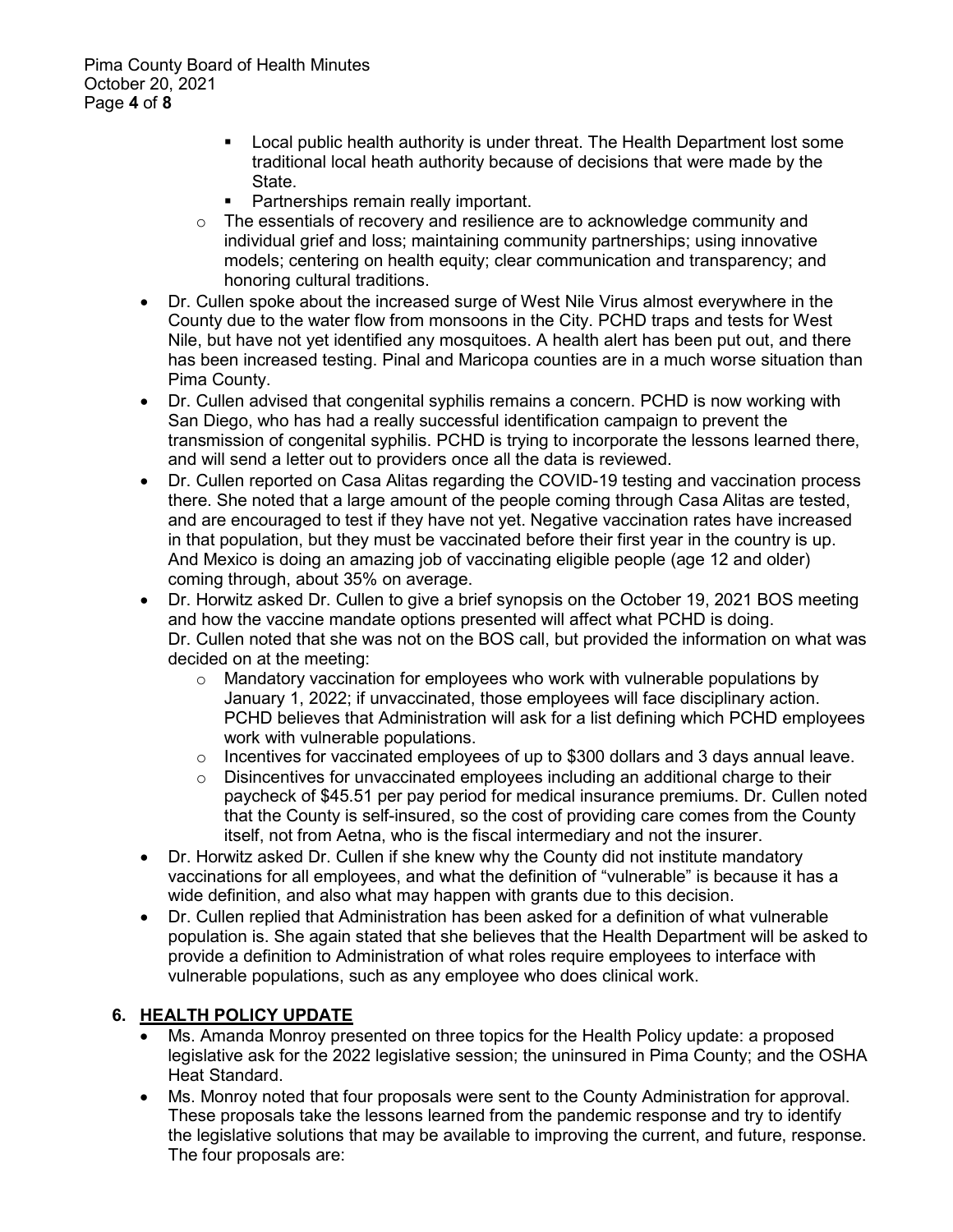- $\circ$  A request for the Arizona Department of Health Services to support communities with dedicated resources for early awareness to emerging public health threats.
- $\circ$  A request for a minim pass-through of public health funds to county public health agencies, making sure increased federal funding makes it back to the county level where direct community service is occurring.

Mr. Geoffrion asked for clarification on federal funds being specifically designated to be used at the local level, and how vulnerable are those funds to manipulation at the State level?

Ms. Monroy noted that it is typical, or common practice, for federal funds to go directly to the State and then be further allocated to localities. Pima County was fortunate to get a direct allocation through the CARES Act, but other localities were not so lucky and had to go through a formal waiting period and then get a grant for a State allocation. This request is asking to place a formal rule on direct awards to make sure that 50% of the federal funding be reattributed to localities and not just maintained at the State administrative level.

- o A request that funding is available for school nurses in schools with 500 or more in attendance. School nurses have been important resources during the pandemic, helping with distance learning, contact tracing assistance, testing and assisting their districts to prepare for potential outbreaks.
- $\circ$  A request to protect the local public health authority. There is a nationwide trend to make sure to maintain a separation of powers and protect the ability of public health leaders to follow science and best practice in being able to respond swiftly to public health emergencies current and emergent.
- Ms. Monroy provided an update on uninsured in Pima County, as well as those insured individuals who may not be accessing care due to the increase in high-deductible health care plans in our nation. Barriers to health care, beyond coverage, include linguistics, transportation and monetary issues, even for those who are insured. One of the biggest issues is access to specialty care and inpatient care, where the gap begins to present for those who are uninsured. Ms. Monroy noted that the data tends to look at individuals under 65 years of age, since the over-65 populations starts getting access to Medicare. The data reviewed from 2019 in Pima County indicates that 13.3% of those under 65 years old lacked health insurance – a decrease from 18.2% in 2010. Some success was seen from the Affordable Care Act, but there is still a significant percentage of community members who are without insurance.
- Ms. Monroy advised that OSHA will be making and setting a heat standard as part of President Biden's climate agenda, and the public comment period is open now. The heat standard creates rules that protect employees who work outdoors, and is especially pertinent to southern Arizona, and would apply to anyone who has to abide by OSHA rules. OSHA will also be looking into an enforcement initiative on heat-related hazards, and also doing a national emphasis program which will prioritize inspecting for heat-related hazards.

# **7. CHNA AND STRATEGIC PLAN UPDATE**

- Mr. Alan Bergen outlined the 4 main steps to the Strategic Planning framework:
	- o Step 1: Assess where we are (October-December 2020)
		- **Information was compiled from key stakeholder surveys staff, community level** and public surveys.
		- Over 30 local, state and national public health subject matter experts were interviewed.
		- An environmental scan was conducted to provide more information on the policy, demographic and funding trends that is facing public health.
		- o Step 2: Refresh our foundation (March-April 2021)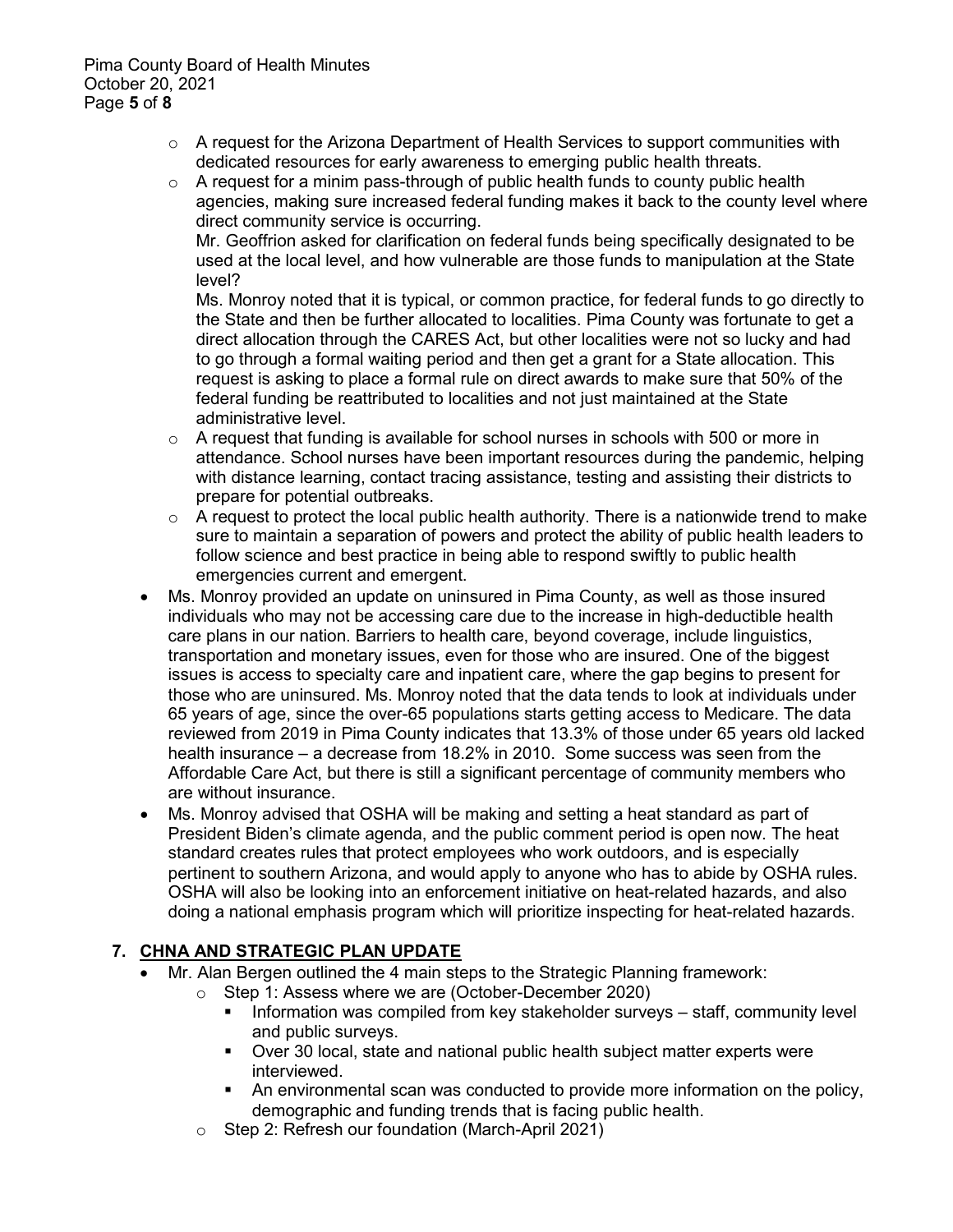- Reviewed our vision, mission, and values, and determined if need to update, change or keep them.
- o Identify Strategic Priorities (April-May 2021)
	- Reviewed collected data
	- Conducted a SWOT (Strengths, Weaknesses, Opportunities and Threats) analysis.
	- Created a list of priorities, voted on those, and sent that list to senior leadership to identify the top 5 priority areas to focus on.
- o Step 4: Chart our future (June-September 2021)
	- Developed goals and objects for each priority area, as well as a Year One implementation plan to guide the work moving forward.
- Mr. Bergen noted the two teams assembled to elevate this work:
	- $\circ$  Strategic Planning Foundation Team, which included 31 staff from all divisions. This team participated in virtual meetings from March through May 2021, where they reviewed the vision, mission and values, as well as information about our current environment, and helped analyze the results and determine priorities.
	- $\circ$  Strategic Planning Development Team, comprised of 34 staff from all divisions. This team met from June through September 2021, and developed goals, objectives and implementation plans for the 5 priority areas.
- Mr. Geoffrion asked if all the goals established in last year's strategic plan have been accomplished. Mr. Bergen advised that progress on those previous goals and objects had been monitored and some items had been met, some had not. Mr. Bergen that the previous Strategic Plan was put on hold until a new Health Department Director was in place. At this time there is a push to do a lot more, and better, types of work, as well as monitoring and evaluating the Strategic Plan to assure that we are being successful. One change being made is to have completion dates for activities both short- and long-range.
- Mr. Humphrey inquired as to the BOH role in this process. Mr. Bergen advised that there should be quarterly, or periodic, updates made to the BOH on the progress made, which will be an opportunity for the BOH to provide any input or suggestions, or to make any comments at that time. Mr. Bergen also noted that it would awesome if a member of the BOH were willing to sit in and participate in the Strategic Planning process and provide input during the live planning. Dr. Horwitz appointed Mr. Mike Humphrey to be the BOH representative for the Strategic Planning process. Mr. Bergen advised that anyone can attend the public forums, and if additional BOH members are interested in sitting on one of the advisory committee meetings which are held the first Tuesday of every month from 1p.m. to 2p.m., please contact Mr. Bergen via email. Additionally, Mr. Bergen invited the BOH to participate in the community-level strategic planning that will begin in 2022.
- Next, Mr. Bergen provided the Community Health Needs Assessment (CHNA) progress update. The CHNA is a requirement for the public health reaccreditation work being done currently. A report generated from this process, along with the Community Health Improvement Planning process, with be used for reaccreditation.
- Mr. Bergen defined what the purpose of the CHNA is:
	- $\circ$  It is a report, a tool, an assessment that provides an overall understanding of the health status of the community, looking at a number of variables across different elements such as morbidity, mortality, environmental issues, policy issues, etc.
	- $\circ$  It allows the health department to begin increasing communication and collaboration with community partners to find out who else is working in certain areas, and figure out how to develop strategies to address health priorities identified in the report.
	- $\circ$  It helps to identify areas that need to be addressed. Community forums will be held to begin identifying the top-level priorities for implementation. The next public forum is October 21, 2021, where some of the preliminary data will be presented.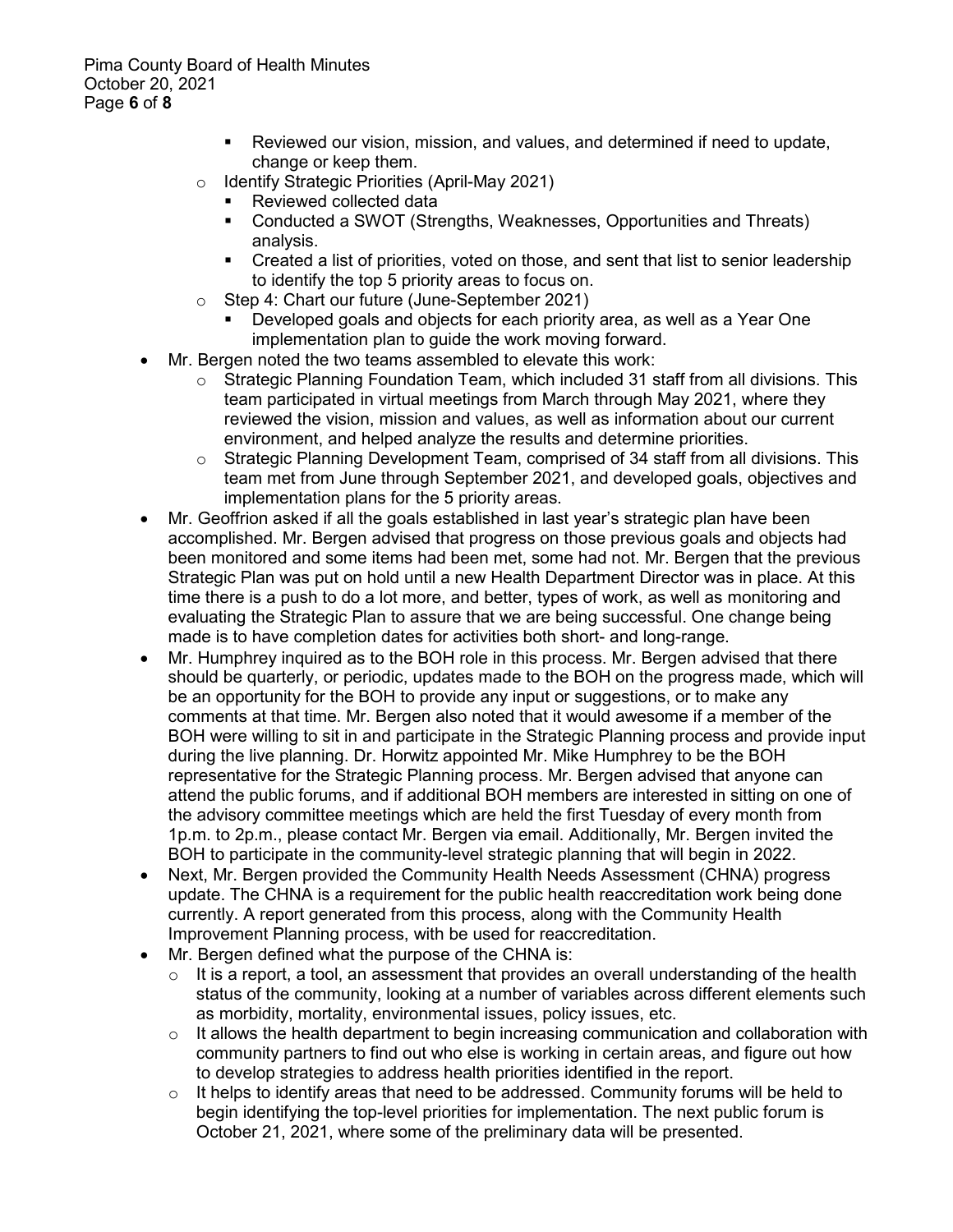Pima County Board of Health Minutes October 20, 2021 Page **7** of **8**

- $\circ$  It provides some context to help determine social determinants and key drivers of health issues in the community.
- Mr. Bergen noted that public health accreditation requirements require a public health department to complete the health assessment every 5 year. The Affordable Care Act requires not-for-profit hospitals to complete one of these assessments every 3 years. Rather than doing two separate reports, Pima County does one report every 3 years as a collaborative effort which will result in one published assessment that addresses the requirements the hospitals need for the Affordable Care Act, as well as what PCHD needs for public health accreditation. This effort also allows PCHD to work with the hospitals and other community partners to develop strategies, and implement activities, programs and policies around the identified priority areas. The 2021 Advisory Committee List was provided to the BOH members, and has all the major hospitals, major federally qualified health centers, the Tribes and Nations participating, the VA Medical Center and the Tucson Indian Center who are new this year and have been active participants, as well as our neighboring friends at Santa Cruz Valley Regional Hospital.
- Mr. Bergen provided the CHNA timeline:
	- o May-June 2021: Design and planning of CHNA activities.
	- o June-August 2021: Conduct primary data collection including key stakeholder interviews and focus groups through surveys, key informant interviews, focus groups and community forums; and conduct secondary data collection focused on reviewing the health status of the community. Consultants review all data collected and do a triangulation to determine common themes to select the top priorities for consideration.
	- o October 2021: Hold community forums.
	- $\circ$  October-November 2021: Arizona Prevention Resource Center will be preparing the assessment report.
	- $\circ$  December 2021-January 2022: Complete final edits and format the report with a tentative release date in early 2022.

### **8. GUN VIOLENCE UPDATE**

- Mr. Humphrey advised that he and the group Citizens for a Safer Pima County met with Pima County Attorney Laura Conover and her Chief Civil Deputy, Sam Brown, on September 20, 2021 to discuss issues related to the Pima County Fairgrounds gun show, specifically what could be done to encourage the sale of firearms with background checks only. The County Attorney's office is very interested, and requested one month to research the issues and get back to Mr. Humphrey and the group with recommendations.
- Mr. Humphrey confirmed that he had a phone conversation today with Mr. Brown, who is scheduling a work session on November 3, 2021 to review the legal issues that will need to be overcome for the County to reclaim control of the Pima County Fairgrounds. Mr. Humphrey noted that, because of the way the system is set up, Pima County has no control over what is sold on the Fairgrounds as it relates to guns. The County Attorney's office wants to be able to prepare a recommendation to the BOS on this matter. Mr. Humphrey will provide an update on the November 3 meeting at the next BOH meeting.
- Dr. Horwitz inquired as to the nature of the current gun show contracts, and the legality of changing those. Mr. Humphrey advised that the contract between the Southwest Fair Commission and the Crossroads of the West gun show is event to event, not a long term contract.
- Mr. Humphrey indicated that the County Attorney's office also wants to take a very hard look at why the Southwest Fair Commission is operating independently of the Pima County BOS. The Southwest Fair Commission currently has a 35 year lease from Pima County but does not report directly to the BOS. The County Attorney's office is going to be looking at the structure of the Southwest Fair Commission to see what changes need to be made to return